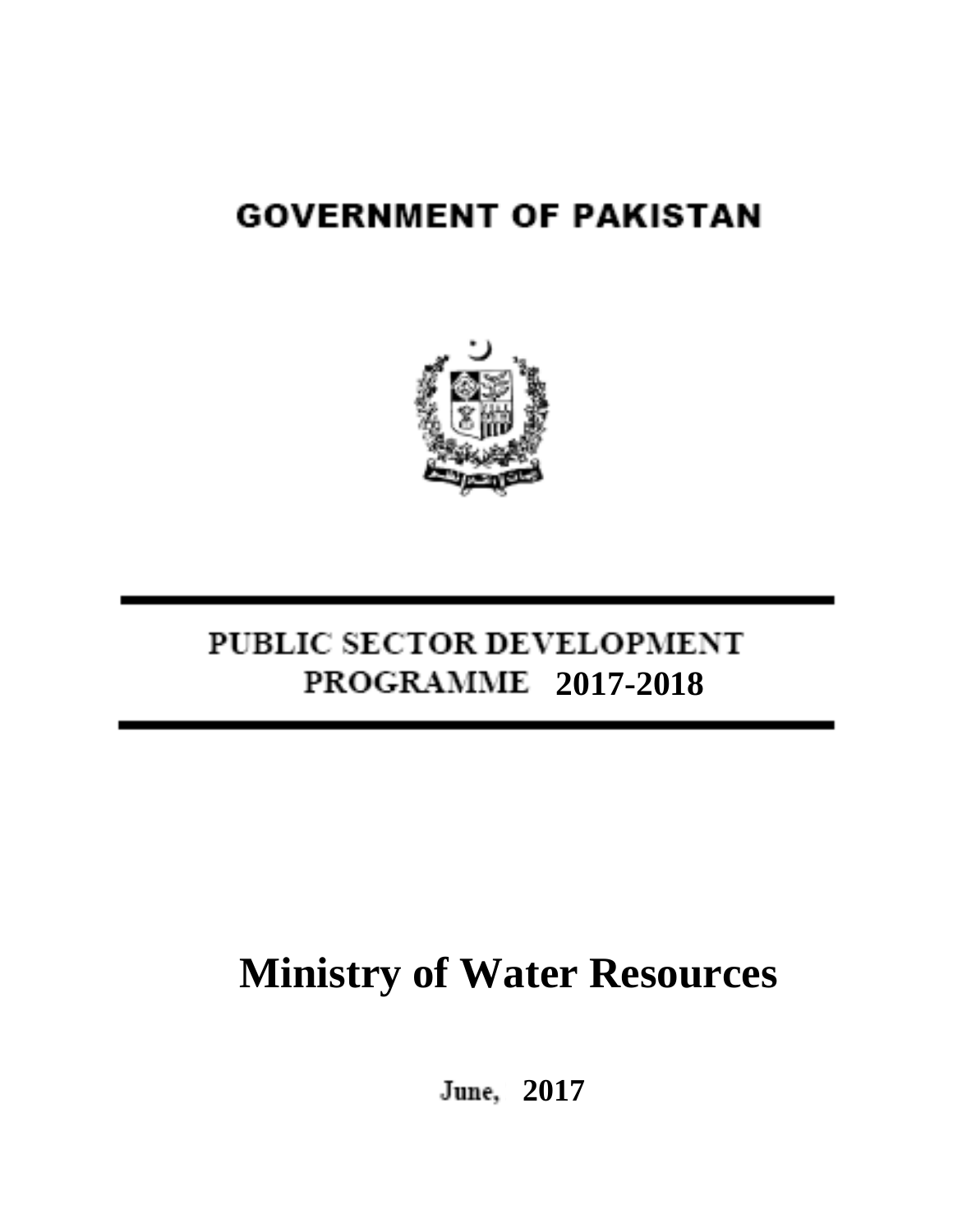|               |                                                                                                                                                                    |                                     |                                |            |                    |                   |            |                    | (Rupees Million) |
|---------------|--------------------------------------------------------------------------------------------------------------------------------------------------------------------|-------------------------------------|--------------------------------|------------|--------------------|-------------------|------------|--------------------|------------------|
| G. SI.<br>No. | <b>Project Name</b>                                                                                                                                                | Approval<br><b>Status</b>           | <b>Estimated Cost</b><br>Total | Foreign    | <b>Expenditure</b> | Throw-<br>forward | Foreign    | Allocation 2017-18 | Total            |
|               |                                                                                                                                                                    |                                     |                                | Assistance | upto<br>30.06.2017 | 01.07.2017        | Assistance | Rupee              |                  |
| $\mathbf{1}$  | $\overline{2}$                                                                                                                                                     | 3                                   | 4                              | 5          | 6                  | $\overline{7}$    | 8          | 9                  | 10               |
|               |                                                                                                                                                                    |                                     |                                |            |                    |                   |            |                    |                  |
|               | <b>On-going Schemes:</b>                                                                                                                                           |                                     |                                |            |                    |                   |            |                    |                  |
|               | 1068 Lower Indus Right Bank Irrigation &<br>Drainage Project (RBOD-I) Qamber-<br>Shahad Kot. Dadu and Jamshoro                                                     | <b>ECNEC</b><br>30.11.2006<br>(RUP) | 17505.018                      | 0.000      | 15295.623          | 2209.395          | 0.000      | 900.000            | 900.000          |
|               | 1069 Extension of Right Bank Outfall Drain<br>(RBOD-II) from Sehwan to Sea                                                                                         | <b>ECNEC</b><br>23.08.2006<br>(RUP) | 61985.000                      | 0.000      | 31217.000          | 30768.000         | 0.000      | 6500.000           | 6500.000         |
|               | 1070 Balochistan Effluent Disposal into RBOD-<br>I (RBOD-III) Jaffarabad, Naseerabad,<br>Qambar                                                                    | <b>ECNEC</b><br>07.1.2004<br>(RUP)  | 10804.540                      | 0.000      | 6157.980           | 4646.560          | 0.000      | 1200.000           | 1200.000         |
| 1071          | Channelization of Deg Nullah Punjab                                                                                                                                | <b>CDWP</b><br>04.08.2016           | 2350.553                       | 0.000      | 470.000            | 1880.553          | 0.000      | 700.000            | 700.000          |
|               | 1072 Construction of 100 Delay Action Dams<br>in Balochistan (Package-3, 20 Small<br>Dams)                                                                         | <b>ECNEC</b><br>03.09.2016          | 7829.874                       | 0.000      | 100.000            | 7729.874          | 0.000      | 300.000            | 300.000          |
|               | 1073 Construction of 100 Delay Action Dams<br>in Balochistan (Package-II, 26 Small<br>Dams)                                                                        | <b>ECNEC</b><br>07.10.2013          | 4647.430                       | 0.000      | 4054.240           | 593.190           | 0.000      | 593.190            | 593.190          |
|               | 1074 Construction of 100 small Dams in Tehsil<br>Dobandi, Gulistan, Chaman, Balochistan                                                                            | <b>CDWP</b><br>17.01.2017           | 1591.564                       | 0.000      | 100.000            | 1491.564          | 0.000      | 200.000            | 200.000          |
|               | 1075 Construction of 20 Nos. Small Dams in<br>Khyber Pakhtunkhwa                                                                                                   | <b>CDWP</b><br>11.04.2005           | 3600.000                       | 0.000      | 2952.240           | 647.760           | 0.000      | 400.000            | 400.000          |
|               | 1076 Construction of Basool Dam, Tehsil<br>Ormara, District Gawadar<br>(PSDP:9496.16. Prov:139.84)                                                                 | <b>ECNEC</b><br>09.07.2015          | 9636.000                       | 0.000      | 1303.000           | 8333.000          | 0.000      | 700.000            | 700.000          |
|               | 1077 Construction of Fall Structure of Nara<br>Canal, Re-sectioning of Ranto Canal RD<br>0-72, Strengthening of Jamrao Canal<br>$(Sind Share = 1/3 of total cost)$ | <b>ECNEC</b><br>04.05.2015          | 2274.448                       | 0.000      | 1354.211           | 920.237           | 0.000      | 160.000            | 160.000          |
| 1078          | Construction of Ghabir Dam Chakwal                                                                                                                                 | <b>ECNEC</b><br>04.09.2015          | 5655.493                       | 0.000      | 800.000            | 4855.493          | 0.000      | 400.000            | 400.000          |
| 1079          | Construction of Mangi Dam Quetta                                                                                                                                   | <b>ECNEC</b><br>08.03.2016          | 9334.078                       | 0.000      | 1500.000           | 7834.078          | 0.000      | 500.000            | 500.000          |
| 1080          | Construction of Palai, Kundal, and<br>Sanam Dams.                                                                                                                  | <b>CDWP</b><br>29.11.2013           | 3847.680                       | 0.000      | 2033.415           | 1814.265          | 0.000      | 200.000            | 200.000          |
|               | 1081 Construction of Pissi Jhal Storage Dam<br>and Command Area Development<br>Khuzdar                                                                             | <b>CDWP</b><br>09.03.2017           | 250.000                        | 0.000      | 10.000             | 240.000           | 0.000      | 50.000             | 50.000           |
|               | 1082 Construction of Small Dams in Distt<br>Mansehra, Khyber Pakhtunkhwa                                                                                           | <b>CDWP</b><br>11.04.2017           | 2901.097                       | 0.000      | 200.000            | 2701.097          | 0.000      | 200.000            | 200.000          |
|               | 1083 Construction of Small Dams in Tehsil<br>Khaligabad, District Kalat                                                                                            | <b>CDWP</b><br>30.03.2016           | 300.000                        | 0.000      | 100.000            | 200.000           | 0.000      | 100.000            | 100.000          |
|               | 1084 Construction of Small Dams, Delay<br>action Dams, Recharge weirs and<br>I.S.S.O. Barrier in Sindh                                                             | <b>CDWP</b><br>12.01.2008           | 12211.000                      | 0.000      | 4310.930           | 7900.070          | 0.000      | 800.000            | 800.000          |
|               | 1085 Darwat Dam Project Jamshoro/Thatta                                                                                                                            | <b>ECNEC</b><br>16.08.2012          | 9300.000                       | 0.000      | 7225.000           | 2075.000          | 0.000      | 800.000            | 800.000          |
| 1086          | Feasibility study for Water Resources<br>Development through Construction of<br>Small & Medium Dams in Balochistan                                                 | <b>CDWP</b><br>13.01.2012           | 315.630                        | 0.000      | 169.580            | 146.050           | 0.000      | 70.000             | 70.000           |
| 1087          | Gomal Zam Dam Project Dera Ismail<br>Khan / South Waziristan Agency.(local-<br>7698.118M, Provincial-2206M, FEC-<br>10721.882M) Total Cost= Rs 20626 M             | <b>ECNEC</b><br>06.03.2014          | 20626.000                      | 10721.882  | 15993.257          | 4632.743          | 5.000      | 0.000              | 5.000            |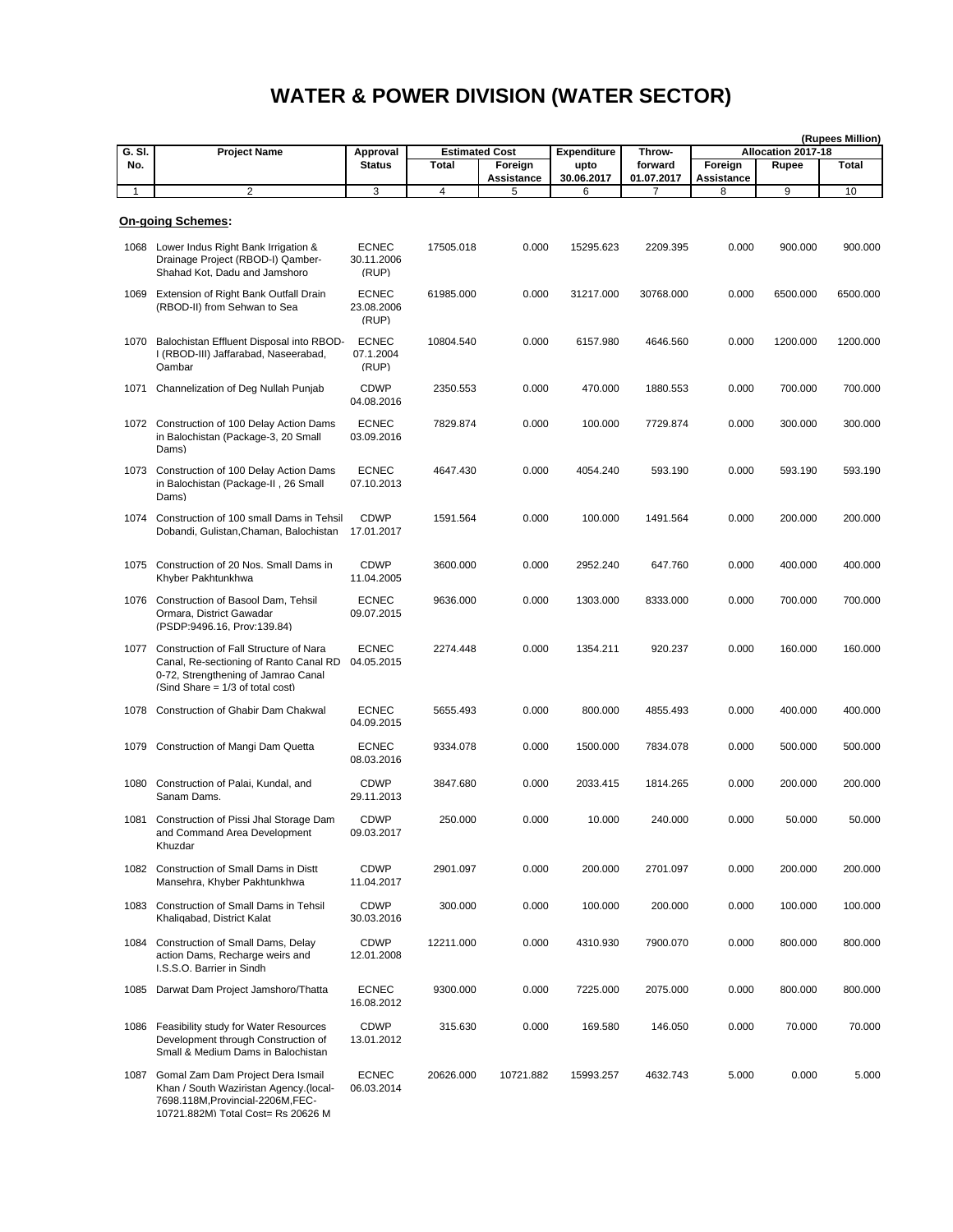|               |                                                                                                                            |                                                            |                                |            |                            |                   |            |                             | (Rupees Million) |
|---------------|----------------------------------------------------------------------------------------------------------------------------|------------------------------------------------------------|--------------------------------|------------|----------------------------|-------------------|------------|-----------------------------|------------------|
| G. SI.<br>No. | <b>Project Name</b>                                                                                                        | Approval<br><b>Status</b>                                  | <b>Estimated Cost</b><br>Total | Foreign    | <b>Expenditure</b><br>upto | Throw-<br>forward | Foreign    | Allocation 2017-18<br>Rupee | <b>Total</b>     |
|               |                                                                                                                            |                                                            |                                | Assistance | 30.06.2017                 | 01.07.2017        | Assistance |                             |                  |
| 1             | 2                                                                                                                          | 3                                                          | 4                              | 5          | 6                          | 7                 | 8          | 9                           | 10               |
|               | 1088 Indus 21 Water Capacity Building &<br>Advisory Services (World Bank)                                                  | <b>ECNEC</b><br>12.01.2015                                 | 7659.060                       | 7659.060   | 3472.020                   | 4187.040          | 50.000     | 0.000                       | 50.000           |
|               | 1089 Irrigation System Rehabilitation Project,<br>Punjab, (Phase-I).                                                       | <b>ECNEC</b><br>07.01.2004                                 | 19519.000                      | 0.000      | 7117.987                   | 12401.013         | 0.000      | 400.000                     | 400.000          |
| 1090          | Kachhi Canal Project (Phase-I) Dera<br>Bugti Naseerabad, Bolan 2nd revised                                                 | <b>ECNEC</b><br>07.03.2017                                 | 80352.000                      | 0.000      | 65382.563                  | 14969.437         | 0.000      | 10000.000                   | 10000.000        |
|               | 1091 Kurram Tangi Dam Project (Kaitu Weir)<br>Northern Waziristan Agency FATA (Rev)                                        | <b>ECNEC</b><br>22.04.2016                                 | 21059.260                      | 13282.500  | 1909.158                   | 19150.102         | 50.000     | 200.000                     | 250.000          |
|               | 1092 Land & Water Monitoring / Evaluation of<br>Indus Plains by SMO                                                        | Un-<br>Approved                                            | 526.037                        | 0.000      | 20.000                     | 506.037           | 0.000      | 50.000                      | 50.000           |
|               | 1093 Lining of Distributaries and Minors in<br>Sindh.                                                                      | <b>ECNEC</b><br>30.03.2009                                 | 13828.322                      | 0.000      | 7808.000                   | 6020.322          | 0.000      | 400.000                     | 400.000          |
|               | 1094 Lining of Irrigation Channels<br>(Distributaries & Minors) in Puniab.                                                 | <b>ECNEC</b><br>07.01.2004                                 | 30996.200                      | 0.000      | 6755.325                   | 24240.875         | 0.000      | 400.000                     | 400.000          |
| 1095          | Makhi Farash Link Canal Project<br>(Chotiari Phase-II) for water supply to<br><b>Thar Coal Project</b>                     | <b>ECNEC</b><br>04.09.2015                                 | 10612.400                      | 0.000      | 554.000                    | 10058.400         | 0.000      | 525.000                     | 525.000          |
|               | 1096 Mohmand Dam Project (Detailed<br>Engineering Design), Mohmand Agency                                                  | <b>CDWP</b><br>13.03.2014                                  | 937.860                        | 0.000      | 890.878                    | 46.982            | 1.000      | 0.000                       | 1.000            |
| 1097          | Nai Gaj Dam Project, Dadu                                                                                                  | <b>ECNEC</b><br>16.08.2012                                 | 26236.030                      | 0.000      | 10953.906                  | 15282.124         | 0.000      | 1500.000                    | 1500.000         |
| 1098          | Naulong Storage Dam Project Jhal<br>Magsi, Balochistan                                                                     | <b>ECNEC</b><br>16.08.2012                                 | 18027.091                      | 0.000      | 422.479                    | 17604.612         | 0.000      | 100.000                     | 100.000          |
| 1099          | Normal / Emergent Flood Programme                                                                                          | $(1977 - 78)$                                              |                                |            |                            |                   | 0.000      | 500.000                     | 500.000          |
|               | 1100 Provision of Ground Water for Industrial<br>Sector of Balochistan                                                     | <b>CDWP</b><br>21.01.2011                                  | 839.294                        | 0.000      | 460.384                    | 378.910           | 0.000      | 378.910                     | 378.910          |
| 1101          | Rainee Canal Project Ghotki, Sukkur &<br>Khairpur                                                                          | <b>ECNEC</b><br>18.02.2004                                 | 18861.600                      | 0.000      | 17283.700                  | 1577.900          | 0.000      | 1.000                       | 1.000            |
|               | 1102 Raising of Baran Dam Bannu (50:50)*                                                                                   | <b>CDWP</b><br>03.05.2017                                  | 5156.331                       | 10.000     | 10.000                     | 5146.331          | 0.000      | 150.000                     | 150.000          |
|               | 1103 Raising of Mangla Dam Project Mangla,<br>Mirpur (AJ&K)                                                                | <b>ECNEC</b><br>26-05-2011                                 | 96855.000                      | 0.000      | 93668.667                  | 3186.333          | 0.000      | 500.000                     | 500.000          |
| 1104          | Re-construction of Shadi Kaur Dam<br><b>District Gwadar</b>                                                                | <b>ECNEC</b><br>01.09.2015                                 | 7930.480                       | 0.000      | 7825.670                   | 104.810           | 0.000      | 104.810                     | 104.810          |
|               | 1105 Rehabilitation of irrigation System in<br>Khyber Pakhtunkhwa                                                          | <b>ECNEC</b><br>23.08.2006                                 | 8484.229                       | 0.000      | 4585.260                   | 3898.969          | 0.000      | 400.000                     | 400.000          |
| 1106          | <b>Remedial Measures to Control Water</b><br>logging due to Muzaffargarh and TP Link 13.09.2013<br>Canal                   | <b>ECNEC</b>                                               | 8565.288                       | 0.000      | 4224.246                   | 4341.042          | 0.000      | 2200.000                    | 2200.000         |
|               | 1107 Remodeling of Warsak Canal System in<br>Peshawar & Nowshera District.                                                 | <b>ECNEC</b><br>03.09.2009<br>(RUP)                        | 12147.430                      | 0.000      | 3961.280                   | 8186.150          | 0.000      | 130.000                     | 130.000          |
|               | 1108 Research Studies on Drainage, Land<br>Reclamation Water Management and<br>use of Drainage Water (IWASRI,<br>MONA.LIM) | CDWP<br>03.05.2017                                         | 441.889                        | 0.000      | 25.000                     | 416.889           | 0.000      | 50.000                      | 50.000           |
| 1109          | Revamping / Rehabilitation of Irrigation &<br>Drainage System of Sindh                                                     | <b>CDWP</b><br>06.01.2003                                  | 16795.000                      | 0.000      | 12748.650                  | 4046.350          | 0.000      | 400.000                     | 400.000          |
|               | 1110 Satpara Dam                                                                                                           | <b>ECNEC</b><br>03.09.2009<br>(RUP at<br>11.4 <sub>b</sub> | 4480.000                       | 0.000      | 5321.751                   | -841.751          | 0.000      | 5.000                       | 5.000            |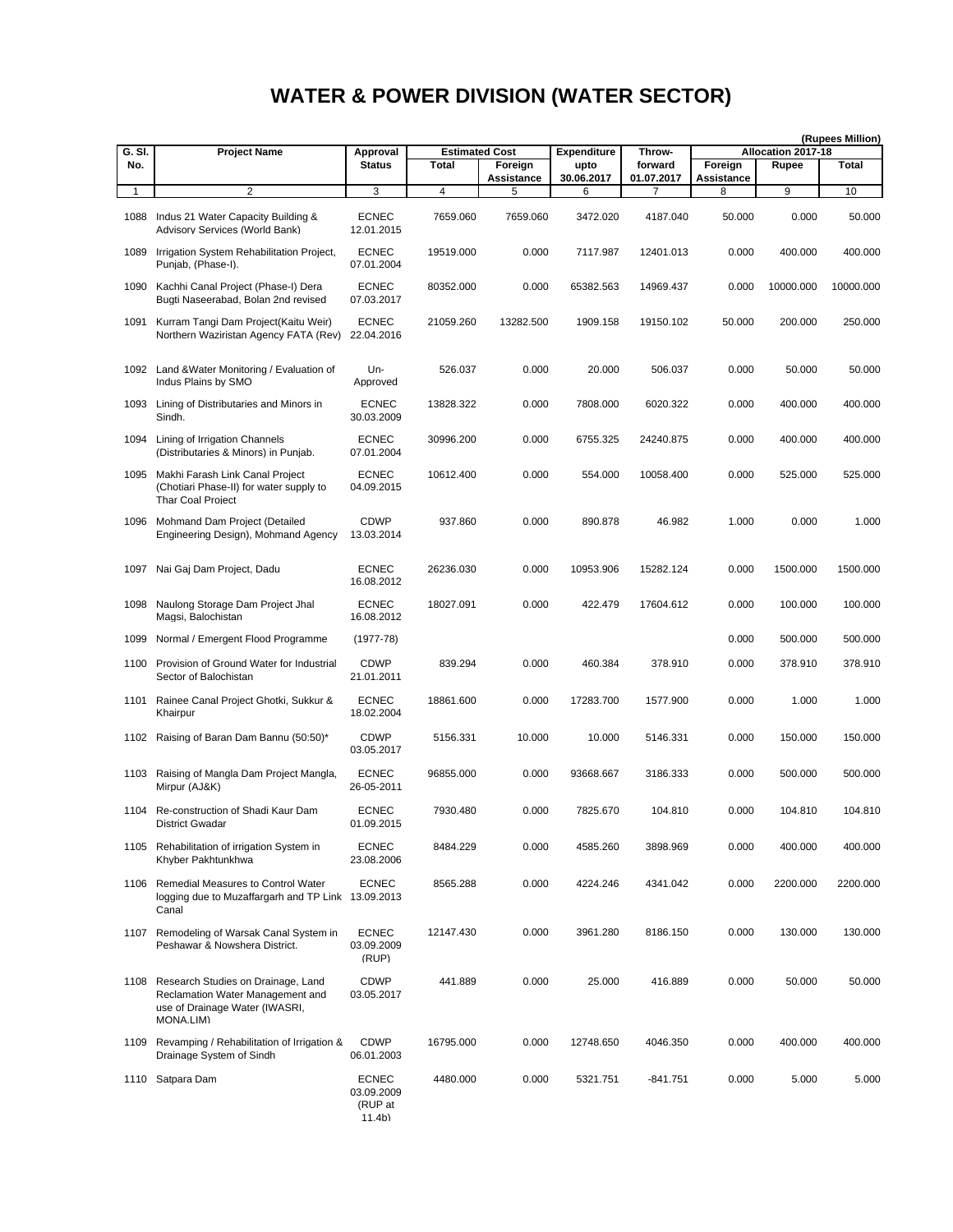| G. SI.       | <b>Project Name</b>                                                                             |                            | <b>Estimated Cost</b> |                 | <b>Expenditure</b> | Throw-          |                 | Allocation 2017-18 | (Rupees Million) |
|--------------|-------------------------------------------------------------------------------------------------|----------------------------|-----------------------|-----------------|--------------------|-----------------|-----------------|--------------------|------------------|
| No.          |                                                                                                 | Approval<br><b>Status</b>  | Total                 | Foreign         | upto               | forward         | Foreign         | Rupee              | Total            |
| $\mathbf{1}$ | $\overline{2}$                                                                                  | 3                          | $\overline{4}$        | Assistance<br>5 | 30.06.2017<br>6    | 01.07.2017<br>7 | Assistance<br>8 | 9                  | 10               |
|              |                                                                                                 |                            |                       |                 |                    |                 |                 |                    |                  |
| 1111         | Shore Protection of Pasni Town<br>Balochistan                                                   | <b>CDWP</b><br>07.04.2011  | 941.000               | 0.000           | 545.000            | 396.000         | 0.000           | 396.000            | 396.000          |
|              | 1112 Toiwar / Batozai Storage Dam, District<br>Killa Saifullah                                  | <b>ECNEC</b><br>16.08.2012 | 4344.743              | 0.000           | 2627.330           | 1717.413        | 0.000           | 1140.090           | 1140.090         |
|              | 1113 Uch Wani Dam Chotair area Ziarat                                                           | CDWP<br>09.03.2017         | 300.000               | 0.000           | 10.000             | 290.000         | 0.000           | 50.000             | 50.000           |
|              | 1114 Wam Tangi Dam District Harnai                                                              | <b>CDWP</b><br>09.03.2017  | 300.000               | 0.000           | 10.000             | 290.000         | 0.000           | 50.000             | 50.000           |
|              | 1115 Winder Dam Project                                                                         | <b>ECNEC</b><br>03.09.2009 | 1695.770              | 0.000           | 272.242            | 1423.528        | 0.000           | 50.000             | 50.000           |
|              |                                                                                                 | Total (On-going)           | 604856.719            | 31673.442       | 354211.972         | 250644.747      | 106.000         | 34854.000          | 34960.000        |
|              |                                                                                                 |                            |                       |                 |                    |                 |                 |                    |                  |
|              | <b>New Schemes:</b>                                                                             |                            |                       |                 |                    |                 |                 |                    |                  |
|              | 1116 Abato Daisara & Sanzala Dam, Chaman                                                        | Un-<br>Approved            | 300.000               | 0.000           | 0.000              | 300.000         | 0.000           | 50.000             | 50.000           |
|              | 1117 Badinzai Dam (Feasibility)                                                                 | Un-<br>Approved            | 298.420               | 0.000           | 0.000              | 298.420         | 0.000           | 50.000             | 50.000           |
| 1118         | Burj Aziz Dam                                                                                   | Un-<br>Approved            | 200.000               | 0.000           | 0.000              | 200.000         | 0.000           | 50.000             | 50.000           |
|              | 1119 Chashma Right Bank 1st Lift Cum<br><b>Gravity Project</b>                                  | Un-<br>Approved            | 119600.000            | 0.000           | 0.000              | 119600.000      | 0.000           | 100.000            | 100.000          |
|              | 1120 Construction of 200 Small Check Dams<br>for Groundwater Recharge of Quetta                 | Un-<br>Approved            | 300.000               | 0.000           | 0.000              | 300.000         | 0.000           | 50.000             | 50.000           |
| 1121         | Construction of 200 Dams in Killa<br>Abdullah, Gulistan and Deobndai Tehsils                    | Un-<br>Approved            | 3816.000              | 0.000           | 0.000              | 3816.000        | 0.000           | 100.000            | 100.000          |
|              | 1122 Construction of Bohir Maas Storage Dam<br>Tehsil Wadh, District Khuzdar                    | Un-<br>Approved            | 89.780                | 0.000           | 0.000              | 89.780          | 0.000           | 25.000             | 25.000           |
|              | 1123 Construction of Bodh ARO Storage Dam<br>Angeera Zehri Area District Khuzdar                | Un-<br>Approved            | 400.000               | 0.000           | 0.000              | 400.000         | 0.000           | 50.000             | 50.000           |
|              | 1124 Construction of Dam at Aghburg Area<br>Quetta                                              | Un-<br>Approved            | 150.000               | 0.000           | 0.000              | 150.000         | 0.000           | 50.000             | 50.000           |
|              | 1125 Construction of Garah Storage Dam<br>Tehsil Wadh, District Khuzdar                         | Un-<br>Approved            | 462.160               | 0.000           | 0.000              | 462.160         | 0.000           | 120.000            | 120.000          |
|              | 1126 Construction of Kangori Storage Dam<br>Shah Noorani Area, Tehsil Wadh, District<br>Khuzdar | Un-<br>Approved            | 94.350                | 0.000           | 0.000              | 94.350          | 0.000           | 50.000             | 50.000           |
|              | 1127 Construction of Feeder Canal to<br>Manchar Lake to Eradicate<br>Contamination (50:50)*     | Un-<br>Approved            | 15000.000             | 0.000           | 0.000              | 15000.000       | 0.000           | 50.000             | 50.000           |
|              | 1128 Construction of Khaisar Patti Delay<br>Action Dam, District Noshki                         | Un-<br>Approved            | 114.770               | 0.000           | 0.000              | 114.770         | 0.000           | 50.000             | 50.000           |
|              | 1129 Construction of Mara Tangi Dam,<br>District, Loralai (50:50) *                             | <b>CDWP</b><br>03.05.2017  | 450.000               | 0.000           | 0.000              | 450.000         | 0.000           | 70.000             | 70.000           |
|              | 1130 Construction of Papin Dam Punjab                                                           | Un-<br>Approved            | 5580.783              | 0.000           | 0.000              | 5580.783        | 0.000           | 100.000            | 100.000          |
|              | 1131 Construction of Reko Delay Action Dam,<br>District Noshki                                  | Un-<br>Approved            | 50.650                | 0.000           | 0.000              | 50.650          | 0.000           | 25.000             | 25.000           |